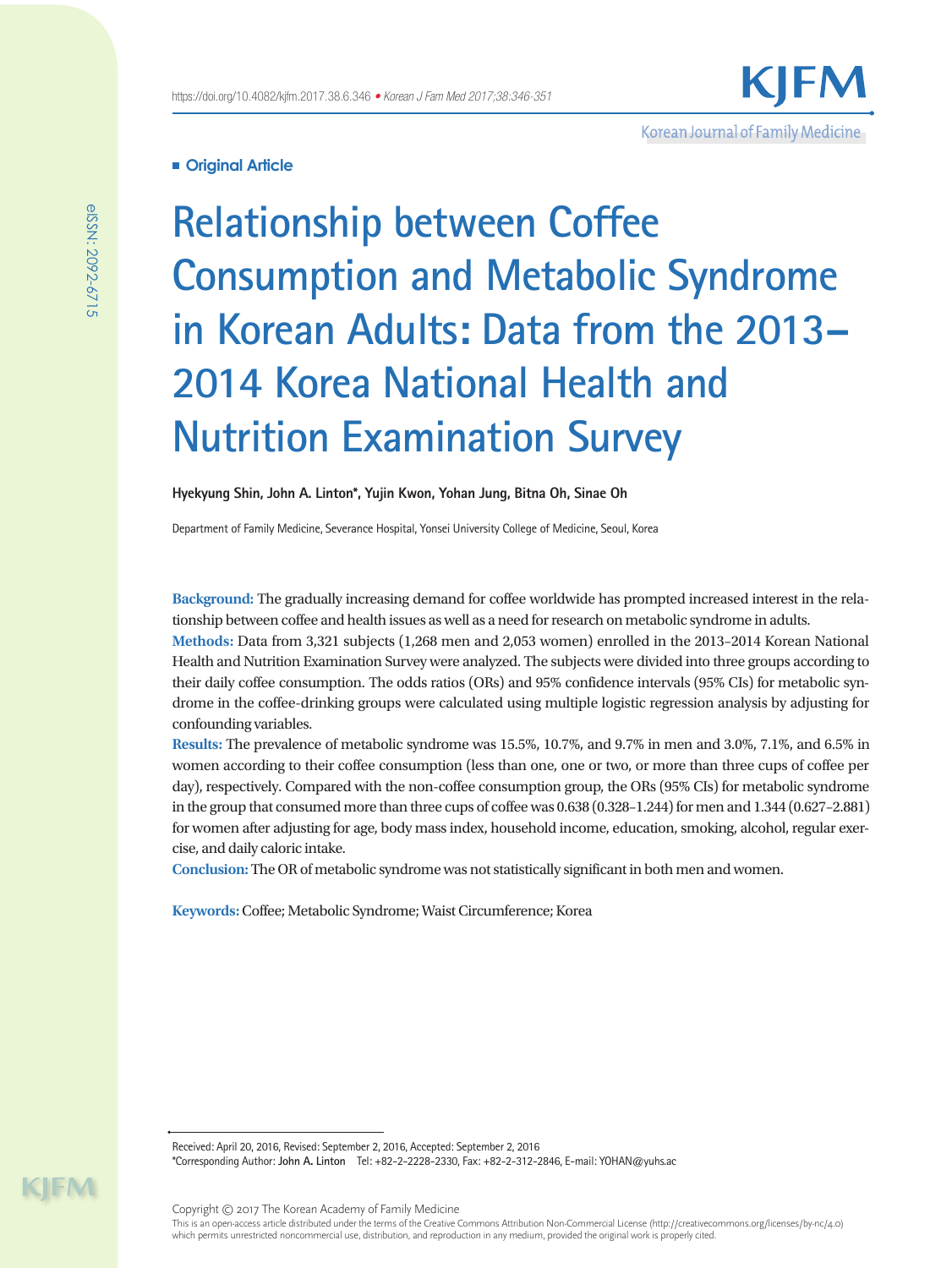# **INTRODUCTION**

With the skyrocketing consumption of coffee since the 2000s,<sup>1)</sup> coffee has become more popular than rice, exceeding its status as a favorite food.2) The 2014 Korea National Health and Nutrition Examination Survey (KNHANES) reported an average adult consumption of approximately 12 cups of coffee per week, replacing rice (6.5 times per week) and kimchi (10.8 times a week) as the most-consumed food.<sup>3)</sup> The International Coffee Organization announced in its 2014 report that the global coffee consumption had increased by 2.5%, from 147.88 million tons in the previous year to 150.16 million tons, and that South Korea consumed 1.91 million tons of coffee in 2014, a 2.0% increase from 1.76 million tons in 2013, and was ranked 14th in global coffee consumption.4)

As the per capita coffee consumption has continued to increase in South Korea, there has been increased interest in the relationship between coffee consumption, nutritional issues, and disease, which has prompted research on these topics. Previous studies reported coffee consumption to be associated with increased blood pressure<sup>5)</sup> and closely related to increased cholesterol levels.<sup>6)</sup> Coffee consumption is also related to cardiovascular diseases.<sup>6-8)</sup> Combined, these findings suggest that coffee consumption is closely related to metabolic syndrome, which is associated with a variety of adult disease including diabetes and cardiovascular diseases as well as hypertension and hyperlipidemia. There are, however, some recent reports suggesting the opposite. In a meta-analysis, Steffen et al.<sup>9)</sup> reported that coffee consumption was not associated with increased blood pressure. Similarly, Donahue et al.10) suggested that coffee consumption was not related to blood lipid levels.11) In addition, several researchers investigated the association between coffee and cardiovascular diseases and found no relationship, or reported that coffee reduced the risk of cardiovascular disease.12-14) A research team from Harvard University recently reported that coffee contributed to longer lifespan by lowering risk of death due to heart disease, Parkinson's disease, or dementia.15) Several studies in South Korea on the relationship between coffee consumption and blood cholesterol level,<sup>16)</sup> liver inflammation,<sup>17)</sup> and osteoporosis<sup>18)</sup> have reported different findings. Therefore, there is a need to analyze the combined results of individual research on the relationship between coffee and blood pressure, blood glucose, and cholesterol. It is also necessary to analyze their relationships using recent data since no clear relationships have been established between coffee and disease. Therefore, this study aimed to analyze the relationship between coffee consumption and metabolic syndrome in Korean men and women according to the components that define metabolic syndrome.

#### **METHODS**

#### **1. Subjects**

The KNHANES is a large-scale national health project that has been implemented in 192 areas around the nation annually since 1998 to identify factors related to the health issues of the public and to identify

The present study analyzed original data of the 2013–2014 KNHANES. Our study included 10,039 men and women aged 20 years or older. We excluded 6,718 participants because they met at least one of the following criteria: missing data, a history of cancer, renal, or rheumatologic disease. Those who had taken a hypertensive drug, lipid-lowering drugs, or received diabetes treatments were also excluded. After these exclusions, 3,321 participants (1,268 males and 2,053 females) were included in our final analysis.

#### **2. General Information and Body Measurements**

Information about age and coffee consumption was obtained from the health surveys, and body measurements including weight were obtained from the physical examinations. Data about coffee consumption and drinking methods were acquired from the survey on the frequency of food consumption among the nutrition survey items. We used the 'mean frequency of coffee consumption' category from the survey and selected subjects who responded that they consumed coffee with 'almost no sugar added' and 'almost no cream added'. Coffee consumption was defined as drinking coffee without sugar and cream. Data about drinking, smoking, and physical activity were acquired from the items included in the health behavior survey. Heavy alcohol use was defined as the consumption of seven alcoholic beverages in one sitting for men, or five for women. Ever smoker was defined as having ever smoked more than 100 cigarettes. Regular exercise was defined as over 30 minutes of light intensity exercise, for example walking, more than five days per week. Daily nutrient intake was analyzed according to daily caloric intake based on the food intake surveys. Blood pressure and biochemical indicators were based on the measurements and test findings from the physical examination.

### **3. Definition of Metabolic Syndrome**

The prevalence of metabolic syndrome was determined based on National Cholesterol Education Program adult treatment program III and the Korean Society for the Study of Obesity criteria.

According to these guidelines, metabolic syndrome is defined as the presence of three or more of the following criteria: (1) abdominal obesity: waist circumference (WC) >90 cm (men) or >85 cm (women); (2) blood pressure: systolic blood pressure (SBP) >130 mm Hg, diastolic blood pressure (DBP) >85 mm Hg; (3) fasting serum glucose (FSG) level: ≥100 mg/dL or under treatment for diabetes; (4) triglyceride (TG) concentration: ≥150 mg/dL; and (5) high-density lipoprotein (HDL) cholesterol level: <40 mg/dL (men) and <50 mg/dL (women).

### **4. Data Processing and Analysis**

In this study, IBM SPSS Statistics for Windows ver. 23.0 (IBM Corp., Armonk, NY, USA) was used for statistical analysis with each finding tested for statistical significance based on 95% confidence intervals (CIs). Continuous variables were analyzing using weighted one-way analysis of variance. Categorical variables were analyzed by weighted chisquare tests. Multiple logistic regression analysis was performed to in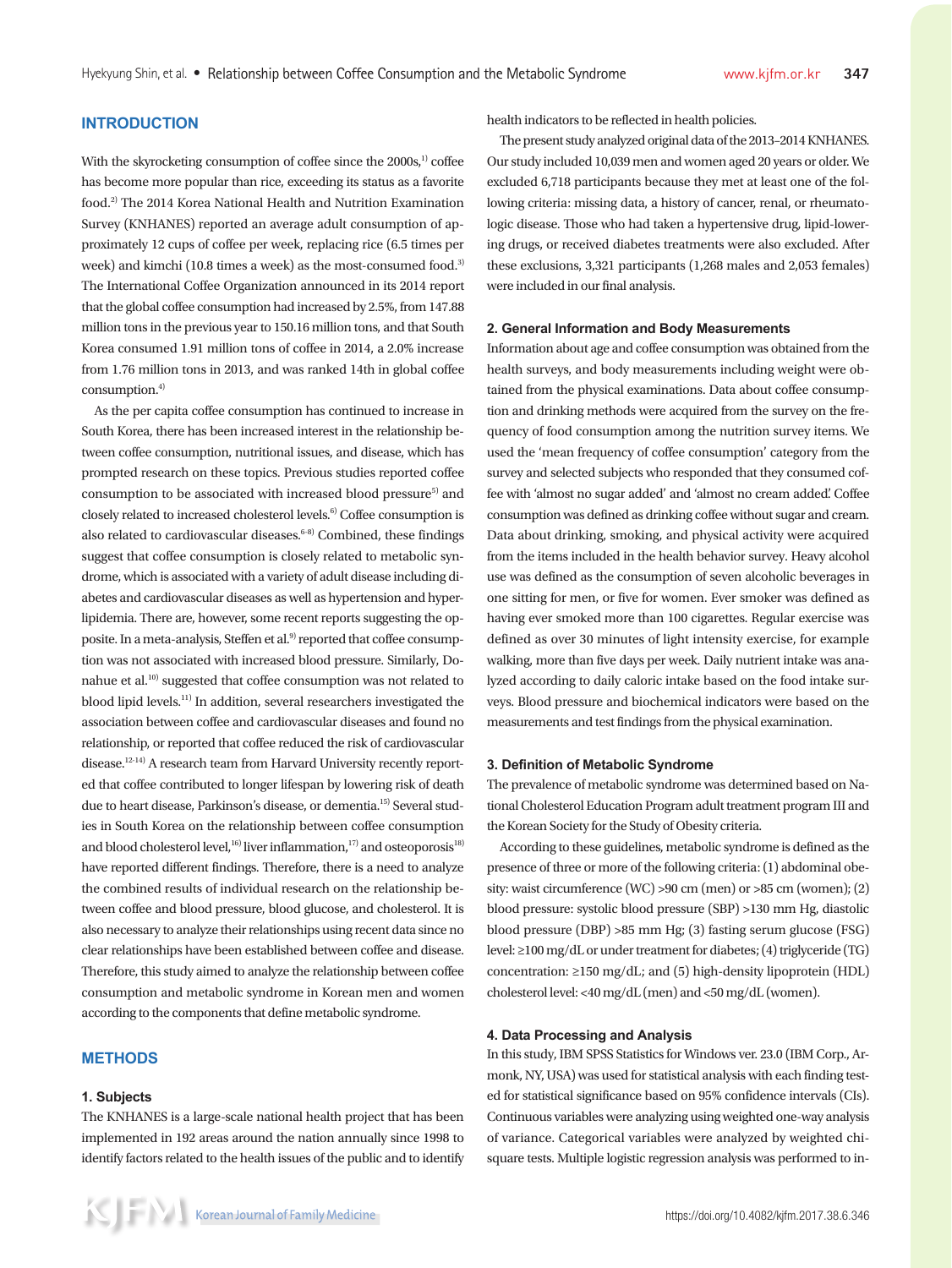Table 1. General characteristics according to coffee consumption in Korean adult men and women

| Characteristic                       |                    |                    |                    |          |
|--------------------------------------|--------------------|--------------------|--------------------|----------|
|                                      | $<$ 1              | $1 - 2$            | $\geq$ 3           | P-value* |
| Men                                  |                    |                    |                    |          |
| Unweighted N                         | 164                | 595                | 509                |          |
| Age (y)                              | $37.6 \pm 1.0$     | $40.6 \pm 0.6$     | $42.7 \pm 0.5$     | < 0.001  |
| Body mass index (kg/m <sup>2</sup> ) | $24.8 \pm 0.3$     | $24.1 \pm 0.1$     | $24.3 \pm 0.2$     | 0.161    |
| WC (cm)                              | $84.6 \pm 0.9$     | $83.3 \pm 0.4$     | $83.4 \pm 0.4$     | 0.352    |
| Systolic blood pressure (mm Hg)      | $116.5 \pm 1.0$    | $117.4 \pm 0.6$    | $117.3 \pm 0.7$    | 0.805    |
| Diastolic blood pressure (mm Hg)     | $77.4 \pm 0.9$     | $78.6 \pm 0.5$     | $78.9 + 0.6$       | 0.321    |
| Triglyceride (mg/dL)                 | $155.7 \pm 12.6$   | $154.4 \pm 5.4$    | $167.5 \pm 7.3$    | 0.844    |
| HDLC (mg/dL)                         | $48.5 \pm 0.9$     | $49.7 \pm 0.5$     | $48.8 \pm 0.5$     | 0.481    |
| Fasting plasma glucose (mg/dL)       | $97.2 \pm 1.6$     | $96.8 \pm 0.8$     | $97.8 + 0.8$       | 1.000    |
| Calorie intake (kcal/d)              | $2,372.3 \pm 89.5$ | $2,334.2 \pm 42.1$ | $2,548.4 \pm 45.8$ | 0.146    |
| Regular exercise (%)                 | $42.8 \pm 3.9$     | $41.1 \pm 2.2$     | $38.5 \pm 2.5$     | 0.574    |
| Household income (%)                 |                    |                    |                    | 0.230    |
| <25th percentile                     | $10.1 \pm 2.4$     | $8.0 \pm 1.3$      | $6.2 \pm 1.1$      |          |
| 25-50th percentile                   | $22.9 \pm 3.4$     | $22.5 \pm 1.9$     | $28.3 \pm 2.3$     |          |
| 50-75th percentile                   | $33.4 \pm 3.4$     | $34.8 \pm 2.2$     | $31.0 \pm 2.0$     |          |
| >75th percentile                     | $33.6 + 4.1$       | $34.7 + 2.3$       | $34.4 \pm 2.6$     |          |
| Education (%)                        |                    |                    |                    | 0.180    |
| Elementary school                    | $2.6 + 1.1$        | $5.2 \pm 0.9$      | $5.2 + 1.1$        |          |
| Middle school                        | $5.7 + 1.9$        | $6.2 + 1.0$        | $8.7 \pm 1.4$      |          |
| High school                          | $45.9 + 4.5$       | $37.2 \pm 2.4$     | $41.2 \pm 2.5$     |          |
| College                              | $45.8 \pm 4.6$     | $51.4 \pm 2.5$     | $44.9 \pm 2.6$     |          |
| Ever smoked (%)                      | $42.7 \pm 3.8$     | $32.7 + 2.1$       | $16.9 + 1.6$       | < 0.001  |
| Heavy alcohol (%)                    | $50.7 + 4.4$       | $51.7 \pm 2.2$     | $55.9 \pm 2.6$     | 0.385    |
| Metabolic syndrome (%)               | $15.5 \pm 2.9$     | $10.7 + 1.3$       | $9.7 + 1.5$        | 0.137    |
| Women                                |                    |                    |                    |          |
| Unweighted N                         | 311                | 1,208              | 534                |          |
| Age (y)                              | $38.6 \pm 0.9$     | $41.2 \pm 0.4$     | $42.5 \pm 0.6$     | < 0.001  |
| Body mass index (kg/m <sup>2</sup> ) | $21.7 \pm 0.2$     | $22.7 \pm 0.1$     | $22.9 \pm 0.1$     | < 0.001  |
| WC (cm)                              | $73.4 \pm 0.5$     | $75.3 \pm 0.3$     | $75.9 \pm 0.4$     | < 0.001  |
| Systolic blood pressure (mm Hg)      | $107.7 \pm 0.8$    | $109.6 \pm 0.5$    | $109.4 \pm 0.6$    | 0.062    |
| Diastolic blood pressure (mm Hg)     | $70.8 \pm 0.6$     | $71.9 \pm 0.3$     | $71.6 \pm 0.4$     | 0.157    |
| Triglyceride (mg/dL)                 | $93.7 \pm 3.9$     | $98.1 \pm 2.3$     | $103.3 \pm 3.4$    | 0.123    |
| HDLC (mg/dL)                         | $58.7 \pm 0.9$     | $57.5 \pm 0.4$     | $58.4 \pm 0.7$     | 0.463    |
| Fasting plasma glucose (mg/dL)       | $89.9 \pm 0.5$     | $93.2 \pm 0.6$     | $92.8 \pm 0.5$     | < 0.001  |
| Calorie intake (kcal/d)              | $1,868.2{\pm}40.0$ | $1,940.5 \pm 22.4$ | $2,102.6 \pm 43.9$ | < 0.001  |
| Regular exercise (%)                 | $42.7 \pm 3.1$     | $37.1 \pm 1.6$     | $33.3 \pm 1.8$     | 0.059    |
| Household income (%)                 |                    |                    |                    | 0.203    |
| <25th percentile                     | $11.8 \pm 1.4$     | $10.3 \pm 0.7$     | $9.9 + 0.9$        |          |
| 25-50th percentile                   | $26.5 \pm 2.0$     | $23.9 \pm 1.1$     | $27.8 \pm 1.5$     |          |
| 50-75th percentile                   | $30.4 \pm 2.1$     | $31.2 \pm 1.2$     | $30.7 \pm 1.4$     |          |
| >75 percentile                       | $31.4 \pm 2.3$     | $34.6 \pm 1.4$     | $30.3 \pm 1.4$     |          |
| Education (%)                        |                    |                    |                    | 0.026    |
| Elementary school                    | $15.1 \pm 1.5$     | $15.5 \pm 0.9$     | $15.0 \pm 1.2$     |          |
| Middle school                        | $8.3 \pm 1.1$      | $9.9 + 0.7$        | $9.6 + 0.9$        |          |
| High school                          | $39.4 \pm 2.2$     | $33.8 \pm 1.2$     | $39.7 \pm 1.5$     |          |
| College                              | $37.2 \pm 2.3$     | $40.8 \pm 1.3$     | $35.6 \pm 1.5$     |          |
| Ever smoker (%)                      | $11.5 \pm 2.3$     | $9.1 \pm 0.9$      | $12.2 \pm 1.8$     | 0.215    |
| Heavy alcohol (%)                    | $18.8 \pm 3.0$     | $16.8 \pm 1.3$     | $20.8 \pm 2.0$     | 0.282    |
| Metabolic syndrome (%)               | $3.0 + 0.9$        | $7.1 \pm 0.8$      | $6.5 + 1.1$        | 0.030    |
|                                      |                    |                    |                    |          |

All data except regular exerciser, ever smoker, heavy alcohol, household income, education, and metabolic syndrome are presented as mean±SE and P-values were calculated using general linear models. Regular exerciser, ever smoker, heavy alcohol, household income, education, and metabolic syndrome are presented as %±SE and P-values were calculated by chi-square test. Regular exercise: ≥30 minutes of light-intensity physical activity ≥5 days a week. Ever smoked: those who had ever smoked more than 100 cigarettes. Heavy alcohol: men or women who drank seven or five alcoholic beverages in one sitting, respectively.

WC, waist circumference; HDLC, high-density lipoprotein cholesterol; SE, standard error.

\*P-values from continuous and categorical variables were analyzed by weighted one-way analysis of variance and chi-square test, respectively.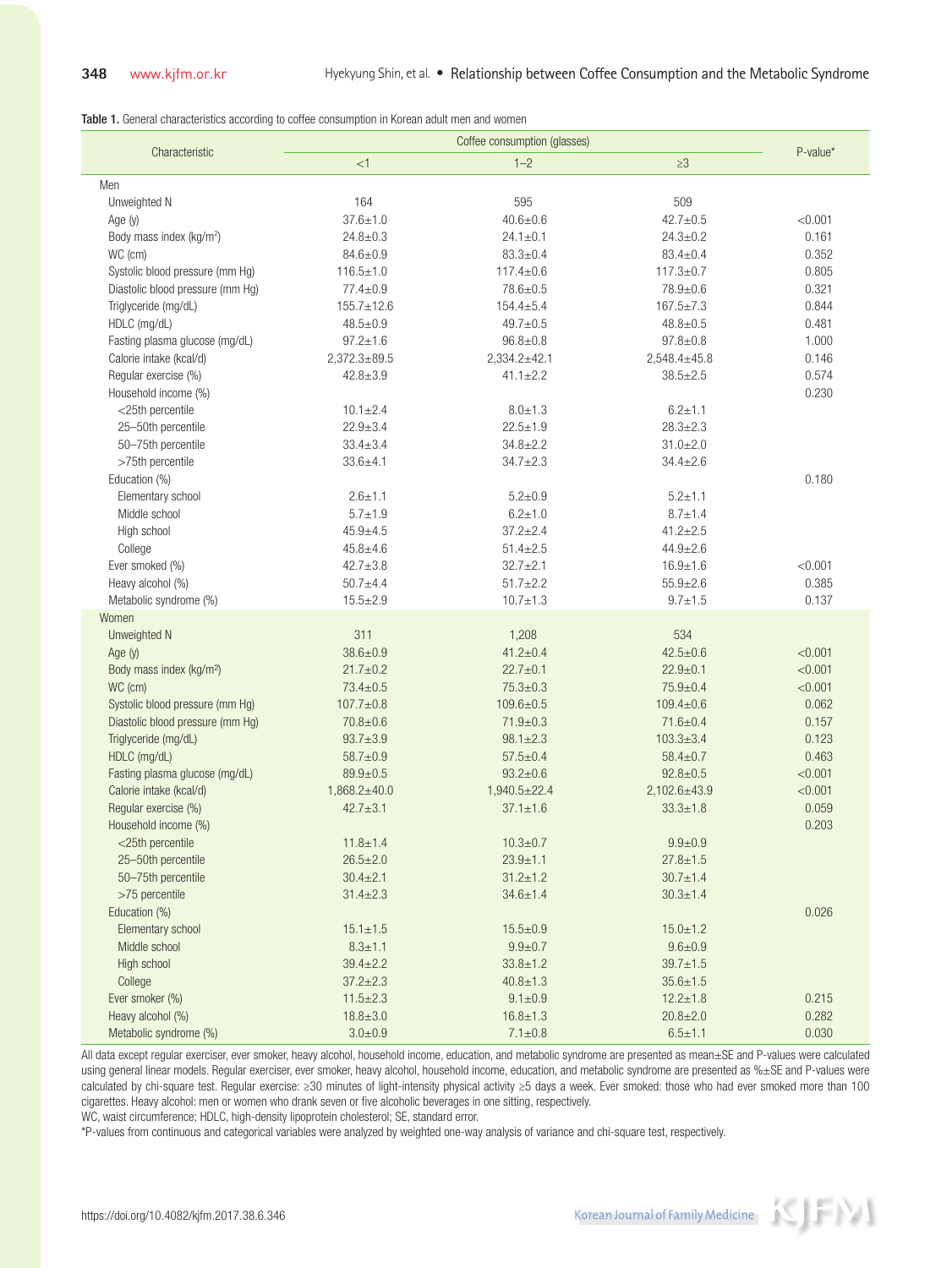vestigate the association between metabolic syndrome and coffee consumption. The odds ratios (ORs) and 95% CIs were determined after adjusting for confounding variables such as age, body mass index (BMI), household income, education, smoking, alcohol consumption, regular exercise, and daily caloric intake.

### **RESULTS**

### **1. General Characteristics**

Table 1 shows the general subject characteristics. The subjects included 1,268 adult men and 2,053 women aged 20 years or older. There were 12.9%, 47.0%, and 40.1% of men and 15.1%, 58.9%, and 26.0% of women consumed less than one cup, one or two cups, and more than three cups of coffee daily, respectively. The highest percentage of participants drank one or two cups of coffee per day. The mean ages of the subjects according to coffee consumption were 37.6±1.0, 40.6±0.6, and 42.7±0.5 years (P<0.001) in men and 38.6±0.9, 41.2±0.4, and 42.5±0.6 years (P<0.001) in women according to increasing coffee consumption. The daily caloric intakes were 2,372.3±89.5, 2,334.2±42.1, and 2,548.4±45.8 kcal/d (P=0.146) in men and 1,868.2±40.0, 1,940.5±22.4, and 2,102.6±43.9 kcal/d (P<0.001) in women according to increasing coffee consumption. In men, age and ever smoking showed a significant change (all P-value <0.001). In women, age, BMI, WC, FSG, and daily calorie intake showed a significant change. The prevalence of metabolic syndrome was 15.5%, 10.7%, and 9.7% in men and 3.0%, 7.1%, and 6.5% in women, respectively (P=0.137 and P=0.030, respectively) according to increasing coffee consumption; the relationship was significant in women.

#### Table 2. Odds ratios for metabolic syndrome according to coffee consumption in Korean adult men and women

|                                         |       | Coffee consumption (glasses) |                        |       |                        |                        |  |  |
|-----------------------------------------|-------|------------------------------|------------------------|-------|------------------------|------------------------|--|--|
| Variable                                |       | Men                          |                        |       | Women                  |                        |  |  |
|                                         | <1    | $1 - 2$                      | $\geq$ 3               | <1    | $1 - 2$                | $\geq 3$               |  |  |
| Metabolic syndrome                      |       |                              |                        |       |                        |                        |  |  |
| Model 1                                 | 1.000 | $0.656(0.399 - 1.077)$       | $0.589(0.345 - 1.005)$ | 1.000 | 2.502 (1.313-4.771)    | 2.304 (1.121-4.734)    |  |  |
| Model 2                                 | 1.000 | $0.831(0.444 - 1.556)$       | $0.623(0.332 - 1.171)$ | 1.000 | 1.501 (0.770-2.923)    | 1.300 (0.624-2.706)    |  |  |
| Model 3                                 | 1.000 | $0.869(0.450 - 1.676)$       | $0.638(0.328 - 1.244)$ | 1.000 | 1.739 (0.869-3.480)    | 1.344 (0.627-2.881)    |  |  |
| Metabolic syndrome components           |       |                              |                        |       |                        |                        |  |  |
| Triglyceride $\geq$ 150 mg/dL           |       |                              |                        |       |                        |                        |  |  |
| Model 1                                 | 1.000 | 1.012 (0.710-1.441)          | 1.252 (0.859-1.825)    | 1.000 | 1.241 (0.825-1.868)    | 1.190 (0.758-1.868)    |  |  |
| Model 2                                 | 1.000 | 1.128 (0.757-1.682)          | 1.348 (0.883-2.058)    | 1.000 | $0.958(0.619 - 1.485)$ | $0.863(0.544 - 1.369)$ |  |  |
| Model 3                                 | 1.000 | 1.016 (0.669-1.544)          | 1.175 (0.754-1.833)    | 1.000 | $0.992(0.638 - 1.543)$ | $0.766(0.487 - 1.206)$ |  |  |
| High-density lipoprotein cholesterol    |       |                              |                        |       |                        |                        |  |  |
| <40 mg/dL in men, <50 mg/dL<br>in women |       |                              |                        |       |                        |                        |  |  |
| Model 1                                 | 1.000 | $0.695(0.462 - 1.046)$       | $0.794(0.502 - 1.256)$ | 1.000 | 1.174 (0.856-1.610)    | $0.943(0.659 - 1.348)$ |  |  |
| Model 2                                 | 1.000 | $0.743(0.480 - 1.151)$       | $0.812(0.507 - 1.300)$ | 1.000 | 1.000 (0.726-1.378)    | $0.762(0.530 - 1.096)$ |  |  |
| Model 3                                 | 1.000 | $0.765(0.484 - 1.208)$       | $0.810(0.491 - 1.337)$ | 1.000 | 1.009 (0.723-1.408)    | $0.738(0.511 - 1.067)$ |  |  |
| Systolic blood pressure >130 mm Hg      |       |                              |                        |       |                        |                        |  |  |
| Model 1                                 | 1.000 | $0.886(0.553 - 1.419)$       | $0.973(0.594 - 1.593)$ | 1.000 | 1.664 (0.940-2.945)    | 1.654 (0.896-3.051)    |  |  |
| Model 2                                 | 1.000 | $0.911(0.546 - 1.522)$       | $0.906(0.532 - 1.546)$ | 1.000 | 1.444 (0.747-2.792)    | 1.309 (0.662-2.587)    |  |  |
| Model 3                                 | 1.000 | $0.894(0.522 - 1.531)$       | $0.944(0.523 - 1.704)$ | 1.000 | 1.546 (0.772-3.095)    | 1.419 (0.686-2.934)    |  |  |
| Diastolic blood pressure >85 mm Hg      |       |                              |                        |       |                        |                        |  |  |
| Model 1                                 | 1.000 | 1.190 (0.798-1.774)          | 1.235 (0.804-1.897)    | 1.000 | 1.418 (0.835-2.410)    | 1.398 (0.785-2.485)    |  |  |
| Model 2                                 | 1.000 | 1.360 (0.891-2.074)          | 1.309 (0.833-2.059)    | 1.000 | 1.210 (0.698-2.099)    | 1.145 (0.624-2.101)    |  |  |
| Model 3                                 | 1.000 | 1.367 (0.887-2.107)          | 1.246 (0.776-2.000)    | 1.000 | 1.286 (0.724-2.287)    | 1.316 (0.695-2.492)    |  |  |
| Fasting blood glucose $\geq 100$ mg/dL  |       |                              |                        |       |                        |                        |  |  |
| Model 1                                 | 1.000 | $0.764(0.493 - 1.185)$       | $1.033(0.661 - 1.616)$ | 1.000 | 1.572 (1.001-2.470)    | 1.480 (0.878-2.495)    |  |  |
| Model 2                                 | 1.000 | $0.701(0.437 - 1.125)$       | $0.859(0.530 - 1.391)$ | 1.000 | 1.204 (0.733-1.979)    | 1.056 (0.596-1.872)    |  |  |
| Model 3                                 | 1.000 | $0.667(0.410 - 1.083)$       | $0.820(0.501 - 1.343)$ | 1.000 | 1.162 (0.688-1.962)    | 1.019 (0.567-1.833)    |  |  |
| Waist circumference >90 cm (men),       |       |                              |                        |       |                        |                        |  |  |
| >85 cm (women)                          |       |                              |                        |       |                        |                        |  |  |
| Model 1                                 | 1.000 | $0.500(0.254 - 0.982)$       | $0.526(0.271 - 1.018)$ | 1.000 | 1.614 (1.030-2.529)    | $1.594(0.972 - 2.614)$ |  |  |
| Model 2                                 | 1.000 | $0.608(0.190 - 1.947)$       | $0.554(0.160 - 1.920)$ | 1.000 | $0.743(0.383 - 1.442)$ | $0.685(0.339 - 1.383)$ |  |  |
| Model 3                                 | 1.000 | $0.545(0.183 - 1.621)$       | $0.462(0.136 - 1.570)$ | 1.000 | $0.707(0.343 - 1.459)$ | $0.647(0.308 - 1.356)$ |  |  |

Values are presented as odds ratio (95% confidence interval).

Model 1: unadjusted. Model 2: adjusted for age and BMI. Model 3: adjusted for age, BMI, household income, education, smoking, alcohol consumption, exercise status, and daily caloric intake.

BMI, body mass index.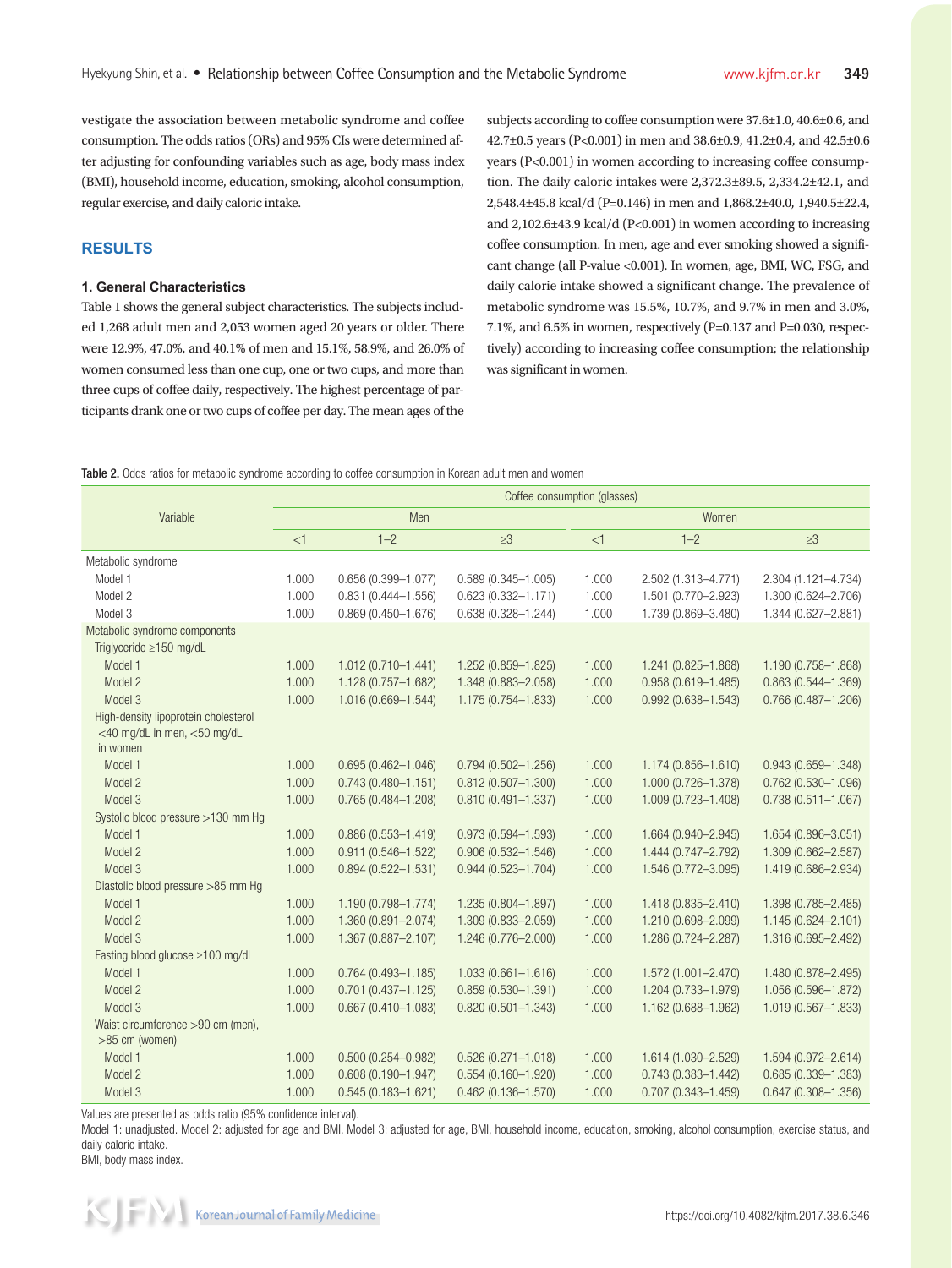# **2. Relationship between Daily Coffee Consumption and Metabolic Syndrome**

Table 2 presents the relationships between daily coffee consumption and metabolic syndrome. The ORs of metabolic syndrome were not statistically significant except for model 1 in women. We analyzed the relationship between daily coffee consumption and each metabolic syndrome component individually. In men, WC was lower according to coffee consumption but the difference was not statistically significant. The ORs for TG and HDL cholesterol were not statistically significant in models 1, 2, and 3. SBP and DBP did not differ significantly; similarly, the differences in FSG were also not statistically significant. In women, the OR for WC was increased in model 1. After adjusting for confounding variables in models 2 and 3, the OR decreased but was still not statistically significant. After adjusting for confounding variables in models 2 and 3, the ORs for TG decreased and HDL cholesterol increased with increasing coffee consumption, but the differences were not statistically significant. There were no significant differences in SBP and DBP and FSG was unrelated to coffee consumption.

## **DISCUSSION**

The present study examined the relationship between coffee consumption and metabolic syndrome among adult men and women in South Korea using data from the 2013–2014 KNHANES. After collecting data from these two years, we identified 3,321 men and women 20 years or older that met the requirements of the present study. The participants were divided into three groups according to daily coffee consumption; less than one cup, 1–2 cups, and more than three cups per day.

In an attempt to understand the relationships between coffee and the components of metabolic syndrome, the present study performed analyses based on the five diagnosis criteria of metabolic syndrome. Metabolic syndrome components such as WC, HDL cholesterol, TG, FSG, SBP, and DBP did not differ significantly according to coffee consumption in both men and women. After adjusting for social economic status, life habits, and daily caloric intake that might influence metabolic syndrome in addition to daily coffee consumption, the results did not change. Those findings may be explained by the components of coffee and their physiological functions inside the human body. Coffee contains various components in addition to caffeine that may also affect the physiology of the human body. Of them, chlorogenic acid (CGA), a polyphenol, controls oxidation of fat and prevents atherosclerosis, thus potentially slowing the progress of cardiovascular diseases.<sup>19)</sup> Unsaturated fatty acid also has a beneficial effect on metabolic syndrome by regulating the expression of genes associated with fatty acid oxidation.<sup>20)</sup> However, several studies have identified negative outcomes of coffee consumption. Coffee consumption has been reported to increase total cholesterol, low-density lipoprotein (LDL) cholesterol, and TG levels.21) However, our present study showed that coffee consumption was not related to TG or LDL cholesterol levels. However, these previous studies on the relationship between coffee

consumption and cholesterol and TG levels included a criterion of consumption of six cups of coffee per day.21) Because only a small percentage of the population in South Korea reported drinking six or more cups of coffee per day, they would likely not have a significant impact on the findings of the present study. There were no significant relationships between coffee consumption and FSG levels in the present study. While the CGA in coffee reduces the absorption of glucose in the small intestine and increases insulin sensitivity, thus lowering the risk of type 2 diabetes, caffeine inhibits glucose metabolism and increases insulin resistance, thus raising blood glucose levels.<sup>22)</sup> Those opposing effects make it difficult to identify consistent directionality. In addition, CGA also inhibits hydroxyhydroquinone (HHQ) produced during the roasting of coffee beans, thus lowering blood pressure.<sup>9)</sup> There are opposing functions between HHQ and CGA in coffee, which make it impossible to find consistent correlations between coffee and blood pressure.

The present study used secondary data regarding coffee consumption and drinking methods; therefore, one limitation of the study is the lack of detailed information about the types of coffee that the respondents usually consumed, as well as the lack of information regarding coffee concentrations according to the ways that coffee was drunk and no reflection on the styles of making coffee. Moreover, it is hard to define coffee consumption using only the self-reported questionnaire. In addition to the rather low accuracy of information, the study was also limited in that it was difficult to control for many confounding variables that could influence metabolic syndrome and figure out the relationship by a cross-sectional study.

Compared with previous studies, however, the present study has several strengths, such as including data from the most recent survey, which reflects a large sample size that represents South Korea. In addition, the survey was a random survey that was not restricted to certain areas and included participants residing in cities as well as rural areas.

Several overseas papers have used a cohort study design because it is useful for evaluation of risk factors and the prevalence of disease; compared to a cross-sectional study design, this design is also appropriate to establish the relationships between coffee consumption and metabolic syndrome. In South Korea, there is a need for additional large-scale prospective studies to assess the relationship between coffee consumption and metabolic syndrome.

In conclusion, coffee consumption was not significantly associated with metabolic syndrome in Korean adults. Since coffee has become an established part of food culture, and has become a favorite food, the findings of this study are expected to help consumers make the right choices regarding coffee consumption and drinking methods, which may help to prevent metabolic syndrome associated with dietary habits, and thus prevent and manage chronic diseases such as cardiovascular diseases, hyperlipidemia, and diabetes.

#### **CONFLICT OF INTEREST**

No potential conflict of interest relevant to this article was reported.